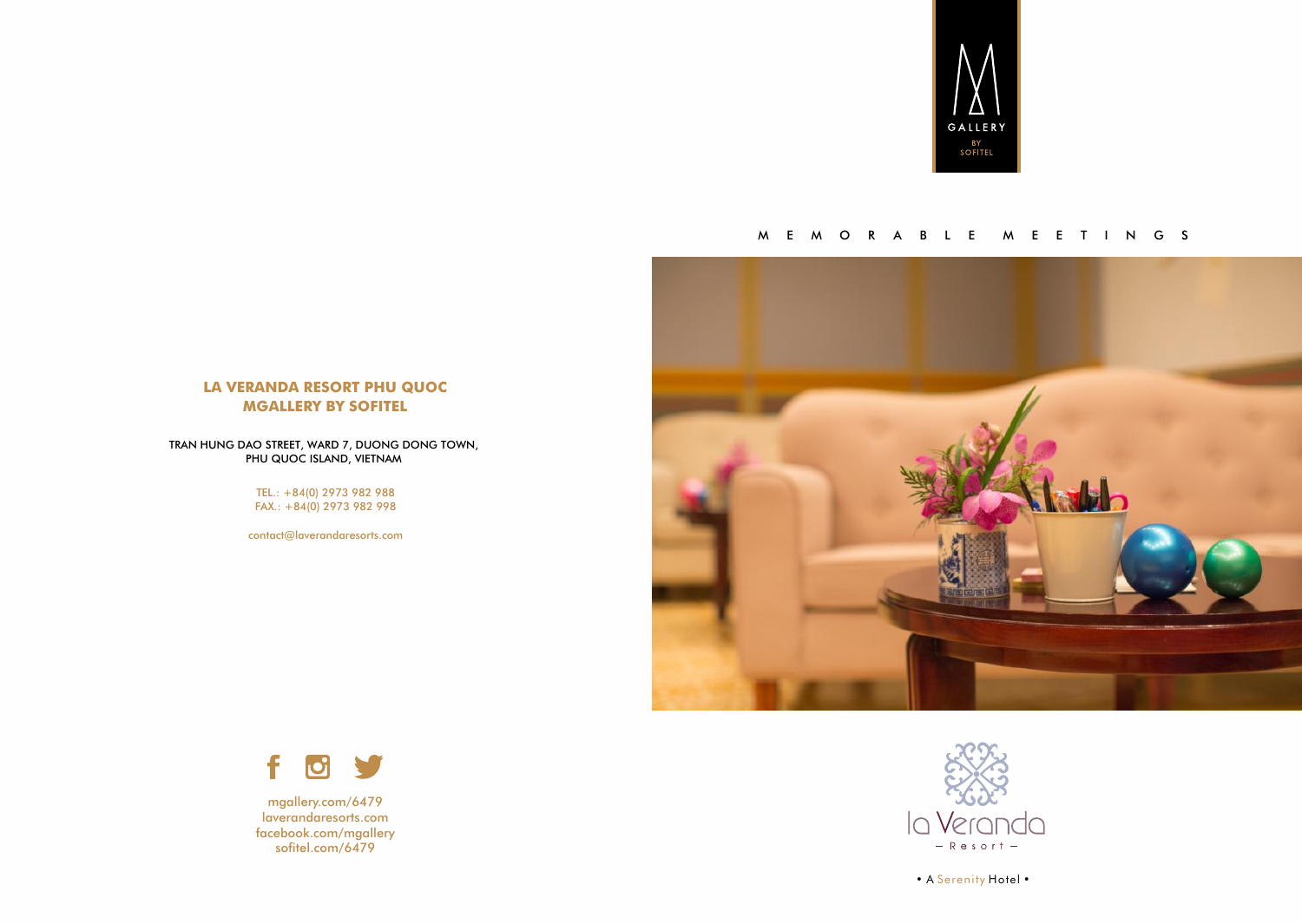

### *INSPIRING PHU QUOC*

A heart-shaped paradise floating in the warm, turquoise waters of the Gulf of Thailand – Phu Quoc Island is a tranquil sanctuary of natural splendour, verdant rainforest ringed by unsullied sandy beaches.

La Veranda Resort, a member of the MGallery by Sofitel collection, is a beguiling blend of natural enchantment and Indochine-era elegance. An unconventionally classic venue for memorable corporate events, this intimate, secluded environment inspires creativity and cultivates connection.

# *LA CRÉATION LUXURY BOUTIQUE MEETINGS*

A uniquely magical place, our grand French colonial mansion transports guests to a bygone era. Our boutique venue sets the scene for elegantly intimate board meetings, management retreats, planning sessions and training seminars, as well as incentive holidays. Ideal for senior and middlemanagement collaborations, our creative, private setting lets the imagination flourish, creating lasting bonds between colleagues.

#### **INTIMACY**

An exclusive enclave of refined luxury, this intimate setting makes it possible to disconnect from the outside world, providing a chance to know, understand and connect with colleagues on a deeper level.

#### **INSPIRATION**

Fresh sea breezes, vivid vistas and an elegant and stunning environment ignite free thinking.

Many stories are waiting to be heard on Phu Quoc; many meaningful experiences waiting to be found. An enchanting setting to inspire and energise.

#### **CREATION**

La Veranda transforms team building & management meetings with fewer than 100 attendees into memorable life experiences. A relaxed, modern 'lounge' seating configuration creates a casual, creative atmosphere, ideal for brainstorming, educating, building team spirit.

#### **CONNECTION**

01 02 ideas connected effortlessly, with comple-Technology at the resort keeps people and mentary Wi-Fi throughout the grounds and Amazon tablets available for attendees. Friendly, professional staff ensure a seamless event experience.

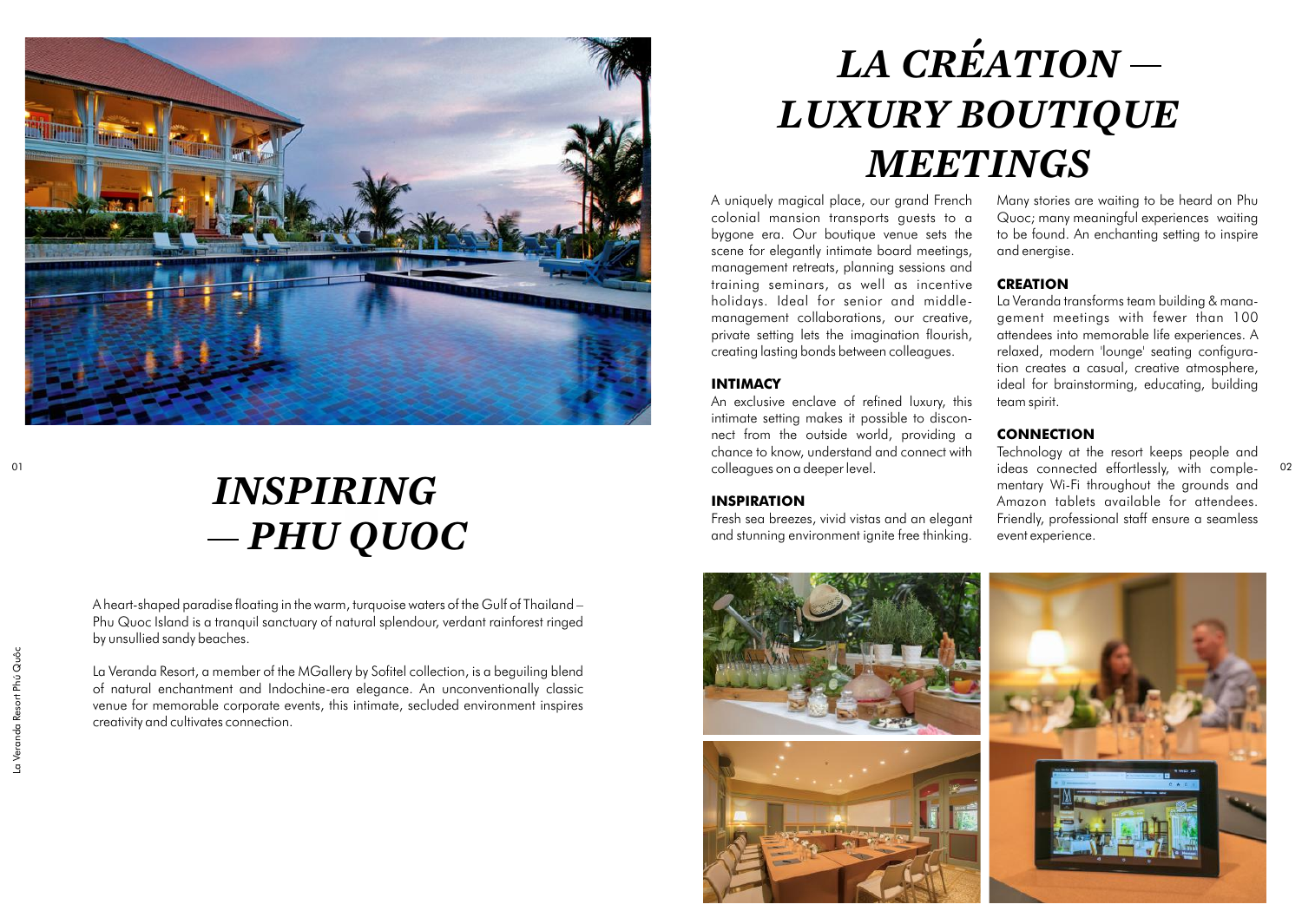

# *CREATIVE MEETING STUDIO*

Flexible, spacious, tranquille – our traditional meeting rooms transform into gracious social spaces, encouraging new connections, enhancing group communication. Loungestyle seating enables idea generation, creates a collaborative, creative atmosphere, ideal for team building and allowing new work processes to emerge.

Up to 40 guests can meet in the Veranda 1 room, using colonial sofas and beanbags to

chat around tables. The Veranda 2 room, also known as the Creative Meeting Studio, invites lounge-style seating. Comfortable chairs and bean bags allow thoughts and ideas to flow, while a huge interactive glass whiteboard stimulates creativity.

Meeting rooms can be configured to guest requirements, with traditional classroom, theatre, U-shape and block seating arrangements.

## *EVERY BREAK HAS A STORY*

Creativity, team building, camaraderie – all are encouraged, even during breaks. Refreshments are delicious, impeccably prepared, and each tells a story. Stories that engage attendees and encourage social sharing.

One refreshment break theme is 'Farm to Table', highlighting deliciously fresh Phu Quoc produce, including local pepper and the island's famous fish sauce. Guests are drawn into the story of mouth-watering dishes.

'La Creation Art Studio 'themed break is a chance for meeting attendees to invoke their inner artist while discovering local artistic culture. The '1920s Flapper-Style Afternoon Tea' transports guests to the heady, hedonistic days of the Roaring Twenties.

Interactive refreshment stations invite conversation.

04

La Veranda Resort Phú Quôc

La Veranda Resort Phú Quốc







![](_page_2_Picture_16.jpeg)